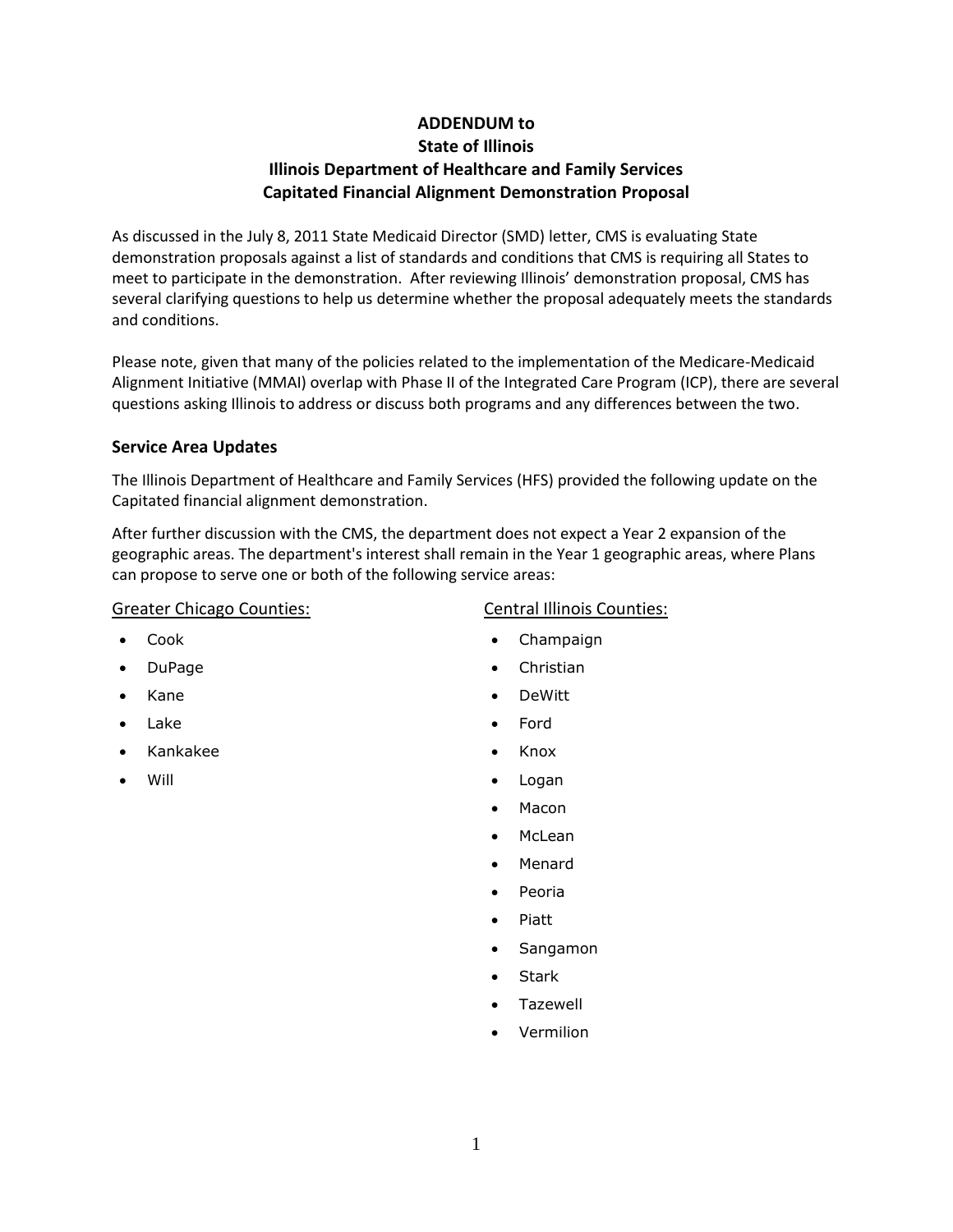#### **Integration of Benefits**

*1. Please discuss your plan for incorporating the four HCBS waivers into the demo.* 

**Response:** In both the Medicare-Medicaid Alignment Initiative (MMAI) and ICP, the transition of HCBS waiver services into managed care requires a clear process for allocating the responsibilities associated with providing, coordinating and oversight of HCBS waiver services. The goal of transitioning HCBS waiver services into managed care is to improve the delivery of care through coordination of all Enrollees' needs and to improve monitoring and oversight of HCBS waiver services.

- **a. Service delivery—**Service delivery will remain as today the responsibility of the HCBS providers. We expect there to be very little change in providers.
- **b. Care Coordination—**Care coordination will ultimately be the responsibility of the Plans. Plans bring resources to the programs that will greatly enhance care coordination beyond that available to waiver Enrollees today. They will have greater staff resources, both in quantity and qualifications, to devote to hands on care coordination and greater IT resources to connect and share information from the many providers that serve clients. These resources will result in greater oversight and monitoring of the provision of services and greater assurances that needs are being met. We expect that in some instances the Plans will contract with existing agencies that provide care coordination to waiver Enrollees. This is particularly true in the Aging and AIDS waivers. In such cases, the contracted waiver agency Care Coordinators will be incorporated into a larger care coordination structure. Many waiver agencies are invaluable resources for connecting Enrollees to local community services not covered by Medicaid and outside the service package that the Plans or the waivers are required to cover. However, these agencies lack the expertise and knowledge to coordinate clinical healthcare or the IT resources to efficiently collect, use, and share information on Enrollees. Therefore, the most robust coordination models to meet Enrollee needs and sustain people in the community will incorporate the waiver agencies into larger systems.

In instances where the Plans do not contract with the existing agencies that provide care coordination, the Plans will be required to provide the full range of care coordination including HCBS waiver service planning and connecting Enrollees with local community services. The State will monitor the Plans' performance throughout the operation of the demonstration and will require Plans have the capacity to perform the full range of care coordination prior to implementation.

**c. Service Plan Development** –Responsibilities regarding service plan development may differ depending on whether a demonstration Enrollee is already receiving HCBS waiver services at the time of enrollment in the demonstration ("*existing HCBS eligible*") or 2) a demonstration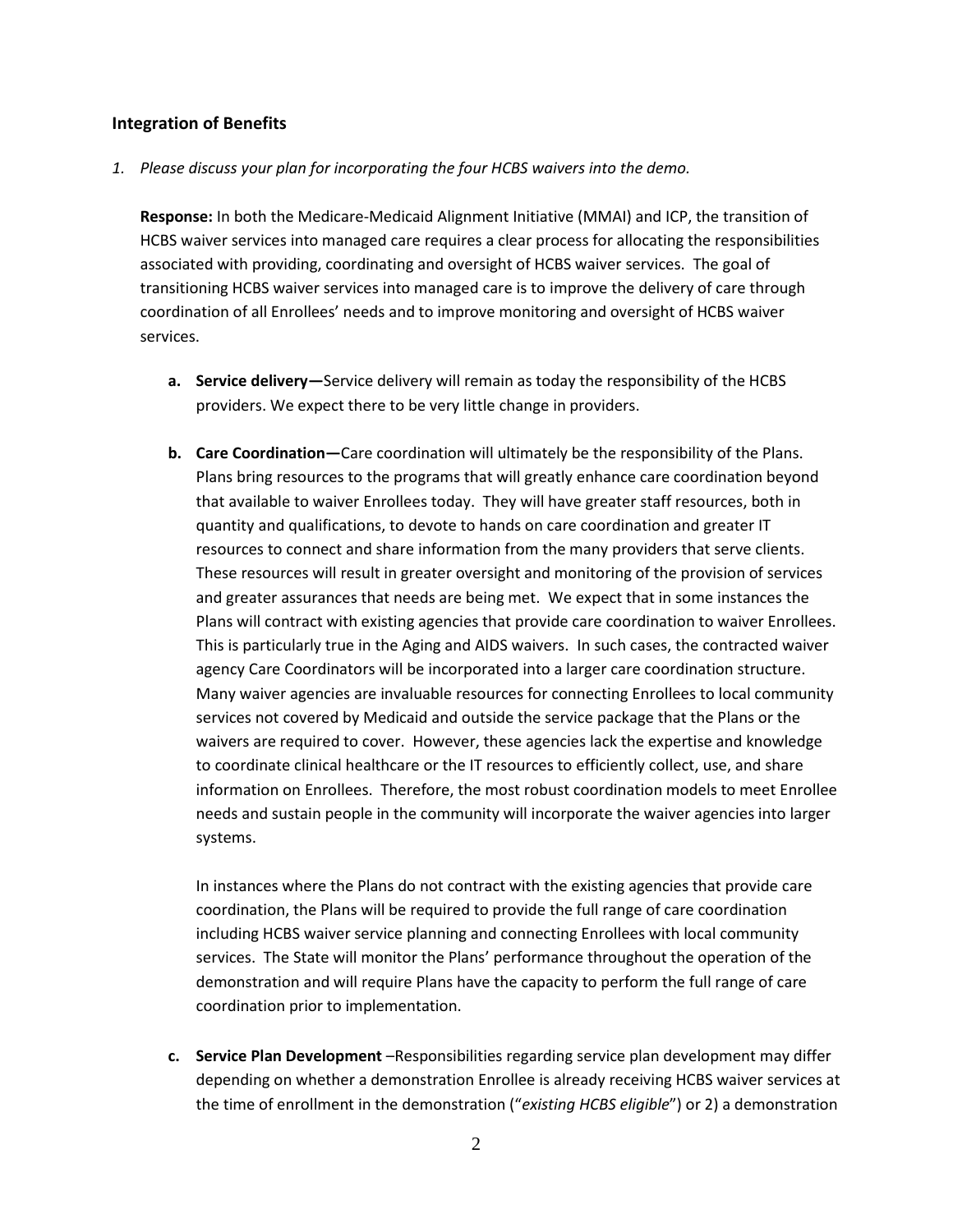Enrollee is determined newly eligible for HCBS waiver services after enrollment in the demonstration ("*newly HCBS eligible*"). In all aspects of service planning, the Enrollee will be a key member of the team.

 For those *newly HCBS eligible* Enrollees, the Plan will be involved in service plan development from the moment the Enrollee is determined eligible for services. The Plans will be responsible for actual HCBS waiver service planning, including the development, implementation, and monitoring of the service plan, and updating the plan when an Enrollee's needs change. The Plan Care Coordinator will lead HCBS waiver service planning.

The Plan Care Coordinator will be the interdisciplinary care team member to primarily have direct contact with the Enrollee. The Plan Care Coordinator will coordinate HCBS waiver service planning and updating the care plan through coordination with the Enrollee and interdisciplinary care team.

- For *existing HCBS eligible* Enrollees, the Plans will inherit a service plan and that plan will remain in place for at least a 180-day transition period unless changed with the consent and input of the Enrollee and only after completion of a comprehensive needs assessment. These service plans will be transmitted to MCOs prior to the effective date of enrollment.
- **d. Eligibility Determinations—** Initial and ongoing waiver eligibility determinations under the demonstration will be conducted by the currently designated operating agency. Because waiver eligibility will be a determining factor in the rate paid to a Plan, Plans will not have any control of this function.
- **e. Health Safety and Welfare Roles and Responsibilities—**The health, safety, and welfare of the waiver Enrollees will also be the responsibility of the Plan. This will include monitoring to assure Enrollee needs are being met, assuring providers are qualified, and reporting and following up on critical incidents. HFS will oversee Plans to assure compliance with federal and HCBS waiver requirements and ensure Enrollees' needs are being met.
- **f. Participant Direction—**Participant direction is a cornerstone of the demonstration. The State will require that Plans allow all Enrollees to participate in their own care plan development, including the selection of providers and services to receive or not receive. Furthermore, participant direction is a component of the HCBS waivers operated by the Division of Rehabilitation Services under the State's Home Services Program. The three waivers that have participant direction are: the persons with disabilities waiver; the persons with HIV or AIDS waiver; and the persons with brain injury waiver. The State will monitor Plans to ensure effective implementation of self-direction including through the use of consumer satisfaction surveys and other mechanisms.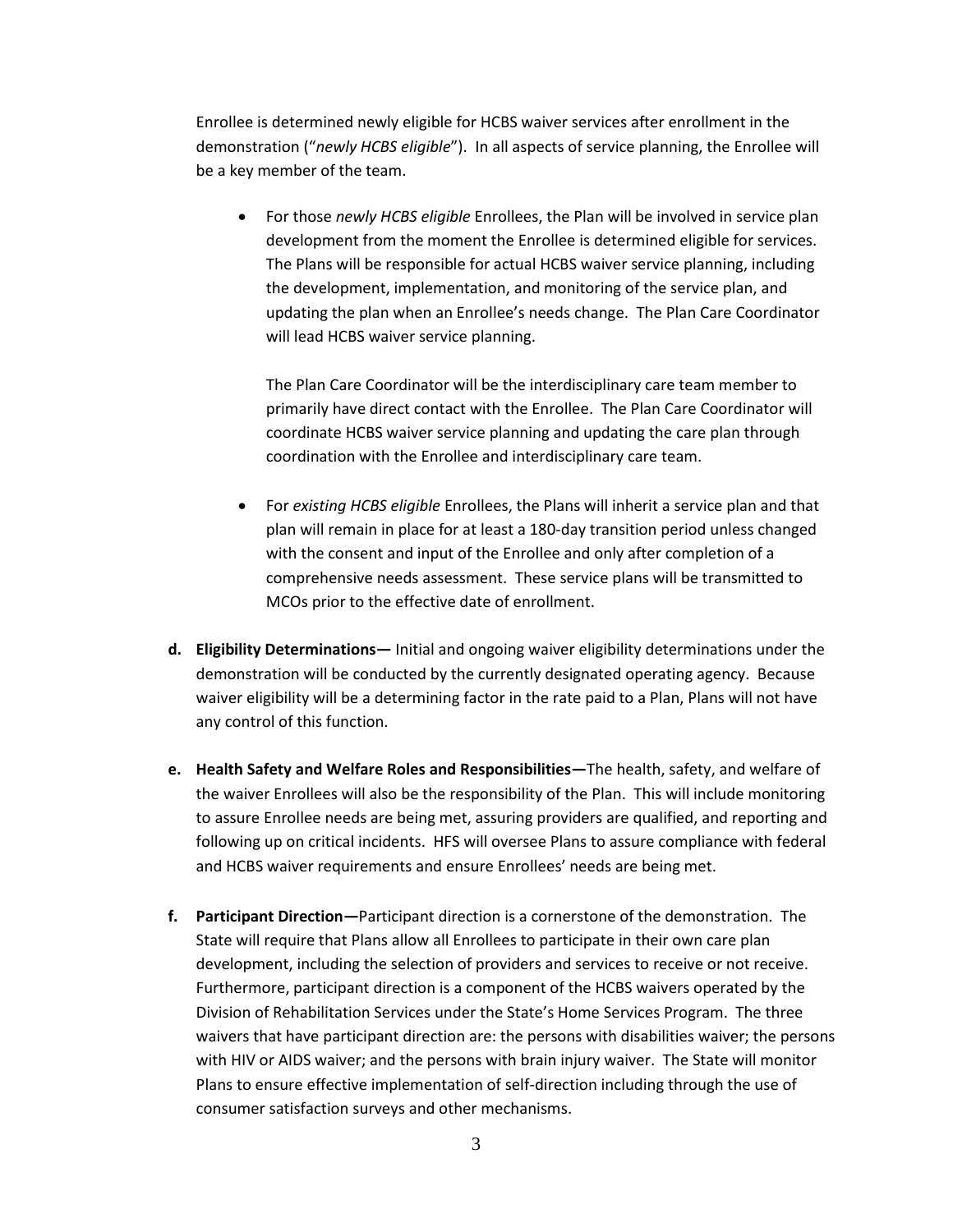**g. Quality Improvement Systems**—Currently, each of the HCBS waivers are operated under Quality Improvement (QI) Systems that contain performance measures for each of the federal waiver assurances. Currently many of the assurances are delegated to the waiver operating agencies and HFS oversees the overall QI system as the single state Medicaid authority. The operating agencies conduct program monitoring and report findings and remediation to HFS. HFS conducts validation reviews through a Quality Improvement Organization (QIO). HFS and the operating agencies meet at least quarterly to review findings and discuss trends and patterns, and the need for systemic change.

Under the demonstration, the QI system will be reviewed and modified to assure that the Plans are complying with the federal assurances and performance measures that fall under their level of responsibility. For example, the Plans will primarily be responsible for service planning and health, safety, and welfare; therefore, HFS will assure that the Plans are complying with the waiver assurances in these areas. See question # 17 for more detail on monitoring of waiver services under the MMAI and ICP.

*2. In response to #1 above, the State indicates that initial and ongoing waiver eligibility determinations under the demonstration will be conducted by the currently designated operating agency. How will potentially eligible Enrollees be connected to the currently designated operating agency?*

**Response:** The Plans, specifically the Care Coordinators, will be responsible for connecting potentially eligible Enrollees to the currently designated operating agencies for waiver eligibility determinations.

#### **Network**

*3. Please describe the specific network adequacy requirements for long term services and supports. Please detail the similarities or differences with the ICP. Will the State require the health plans to meet a minimum number of waiver providers by service type? If so, how did the State determine those standards? If not, how will the State ensure adequate access for these services? Please detail the similarities or differences with the ICP.*

**Response:** Plans will be initially required to offer contracts to any willing provider that meets quality and credentialing standards. After the initial contracting period, Plans will be allowed to impose a known quality standard and to terminate contracts with underperforming providers, while ensuring transition of any Enrollees to better performing providers.

In addition to the any willing provider standard described above, Plans must continually meet the following network adequacy requirements throughout the term of their contracts.

**Nursing Facilities:** Plans must offer contract to all nursing facilities and supportive living facilities on a county-by-county basis that currently provide services to MMAI or ICP Enrollees unless HFS approves an exception.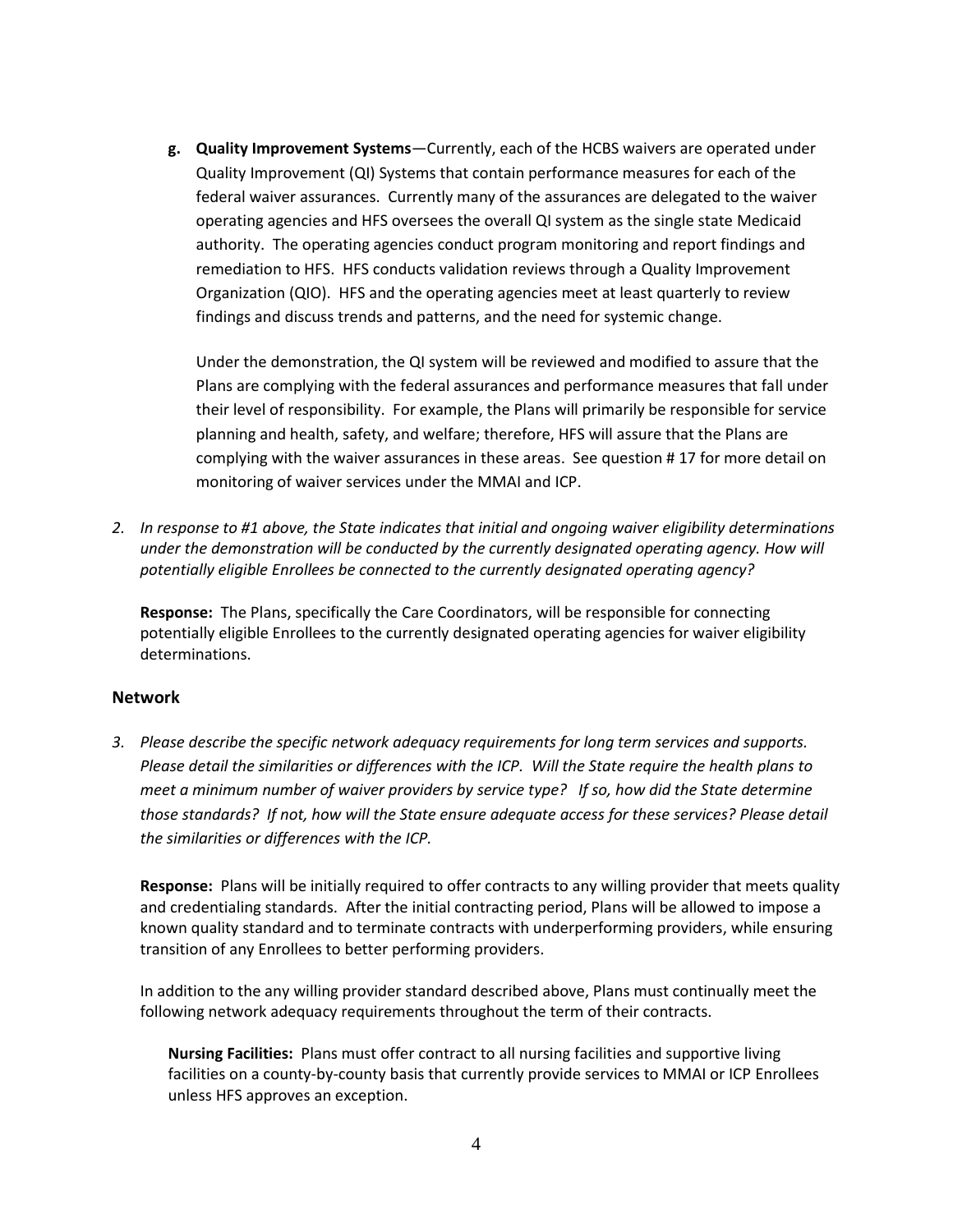**HCBS waiver providers:** For each of the following HCBS waiver services, Plans' must contract, on a county-by-county basis, with a network of providers that provided at least 80% of the feefor-service services during CY 2012. In counties where there is more than one service provider, Plans must contract with at least two providers, even if one provider serves more than 80% of current clients. In counties where there is no current service provider, Plans must contract with the providers in other counties who, in the aggregate, currently provide at least 80% of the services to clients in that county.

- **Adult Day Care**
- **Homemaker**
- **Day Habilitation (BI waiver)**
- **Supported Employment (BI waiver)**
- **Home Delivered Meals**
- **Home Health Aides**
- **Nursing Services**
- **•** Occupational Therapy
- Speech Therapy
- **Physical Therapy**

The State determined the network adequacy requirements based on an analysis of the number of providers in each county and the percentage of current beneficiaries receiving services from each provider. The State determined that an 80% standard will require Plans to contract with the majority of providers in a region and ensures a network with more than adequate capacity to serve 100% of Plan Enrollees.

The following requirements apply for the remaining HCBS waiver services:

- Environmental Modifications: Plans will be monitored to ensure that necessary modifications are made in a timely fashion.
- Personal Assistants: The State is not dictating a network adequacy requirement, as personal assistants are hired at the discretion and choice of the beneficiary. However, Plans are required to assist Enrollees in locating potential personal assistants as necessary.
- Personal Emergency Response System: Plans must contract with at least two providers in the region.
- *4. As there are any specific network capacity requirements for personal assistants? Please describe the State's expectations on the MCOs related to this service.*

**Response:** MCOs are expected to fully inform consumers of the concept of self-direction and coemployer relationship with personal assistants and have resources available to help consumers find trained personal assistants if the consumer has no one they would like to employ.

*5. How does this program coordinate with the existing ADRC, AAA, and CCU networks in Illinois? How would their roles changes? How would the demonstration leverage their expertise? Please detail the similarities or differences with the ICP.*

**Response:** The MMAI demonstration and ICP will coordinate with existing Aging and Disability Resource Networks (ADRNs), AAA, and CCU networks in IL. Currently, CCUs provide assessment and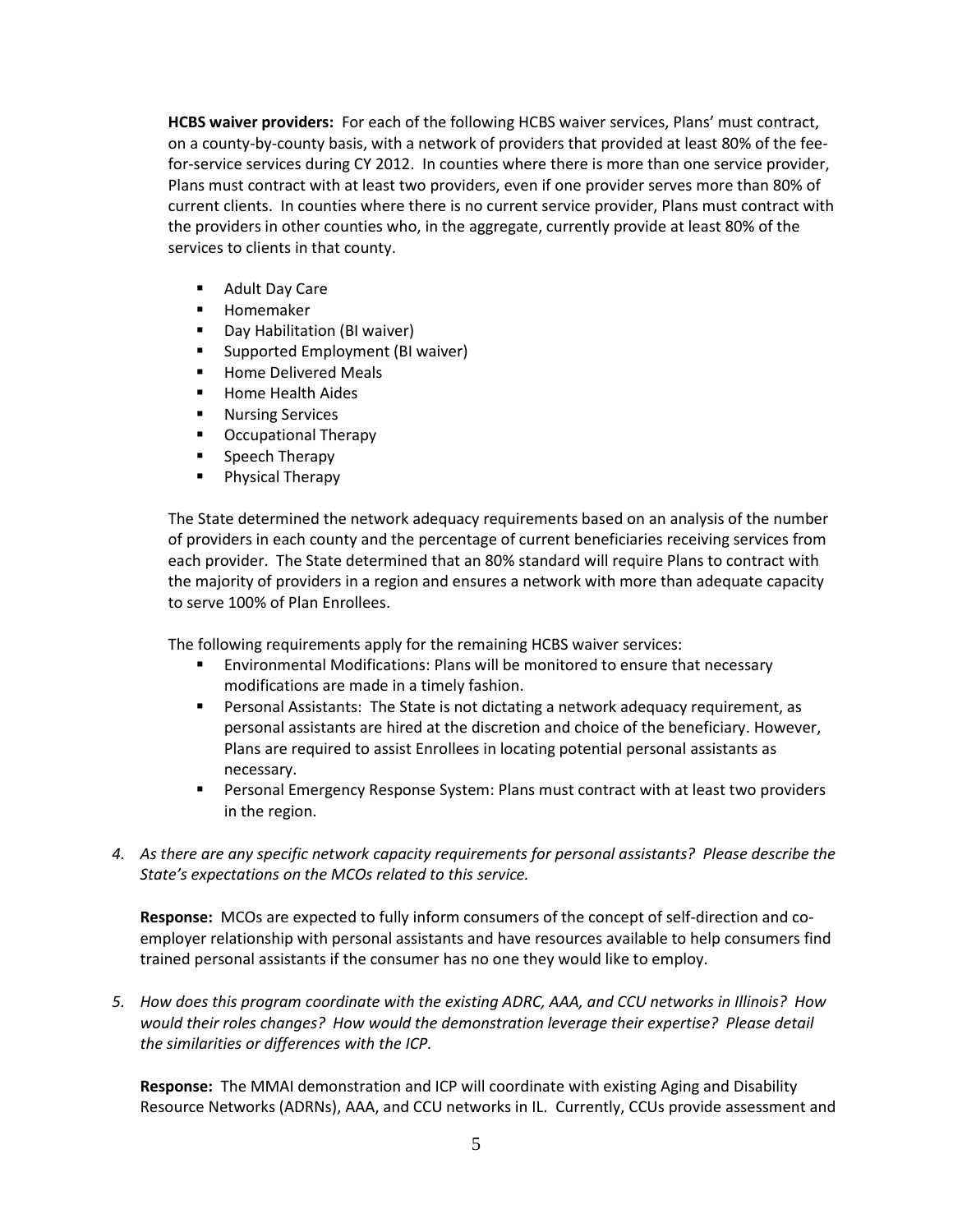case coordination services in Illinois. As discussed above, CCUs will continue to provide assessment services to determine an individual's level of need. Whether they continue to play an ongoing role in care coordination depends on whether they are contracted with an MMAI plan to do so. In Illinois, ADRNs serve as a point-of-entry to the options counseling program, ensuring that beneficiaries are informed of their health care options. Under this Demonstration, the State will provide ADRNs with information about Demonstration Plans so that the ADRNs can inform beneficiaries about all of their enrollment options. The AAA will continue to serve as a planning source for services and programs for the elderly. In Illinois, AAAs operate care transition programs that ensure appropriate discharge planning and follow up from hospitals. AAAs are also involved in the Make Medicare Work Coalition and Benefits Eligibility Check-up, efforts to increase consumer awareness and access to public benefits. Illinois encourages MCOs to consider working with the AAAs to leverage their experience in direct service and the program structure in place to advance consumer education.

### **Care Model**

*6. In today's Medicare Advantage program, beneficiaries with ESRD can stay in an MA plan in which they are already enrolled, but cannot otherwise join an MA plan. Do you intend to follow this type of enrollment policy? If not, would passive enrollment processes apply to beneficiaries with ESRD? If so, what types of special approaches are you proposing to meet the unique needs of the population?*

**Response:** Yes, passive enrollment processes will apply to beneficiaries with ESRD. To meet the unique needs of the population, the State will work with CMS during readiness reviews to ensure Plan networks have the capacity to serve beneficiaries with ESRD and to consider modifying the auto-assignment algorithm to ensure beneficiaries are aligned with networks best capable of meeting their needs and maintain current provider relationships to the greatest extent possible.

*7. While the proposal discusses roles for the Care Coordinator, it is unclear what the responsibilities of the medical home are and how it differs from the Care Coordinators. Please clarify and detail the similarities or differences with the ICP.*

**Response:** Each Enrollee will be required to have a medical home that houses, at a minimum, their PCP. PCPs will provide evidence-based primary care services, acute illness care, chronic health condition management, and referrals for specialty care. The medical home ensures continuity of care with a comprehensive view of an Enrollee's entire health needs. Plans will be required to have policies that create an incentive for medical homes to move towards accreditation.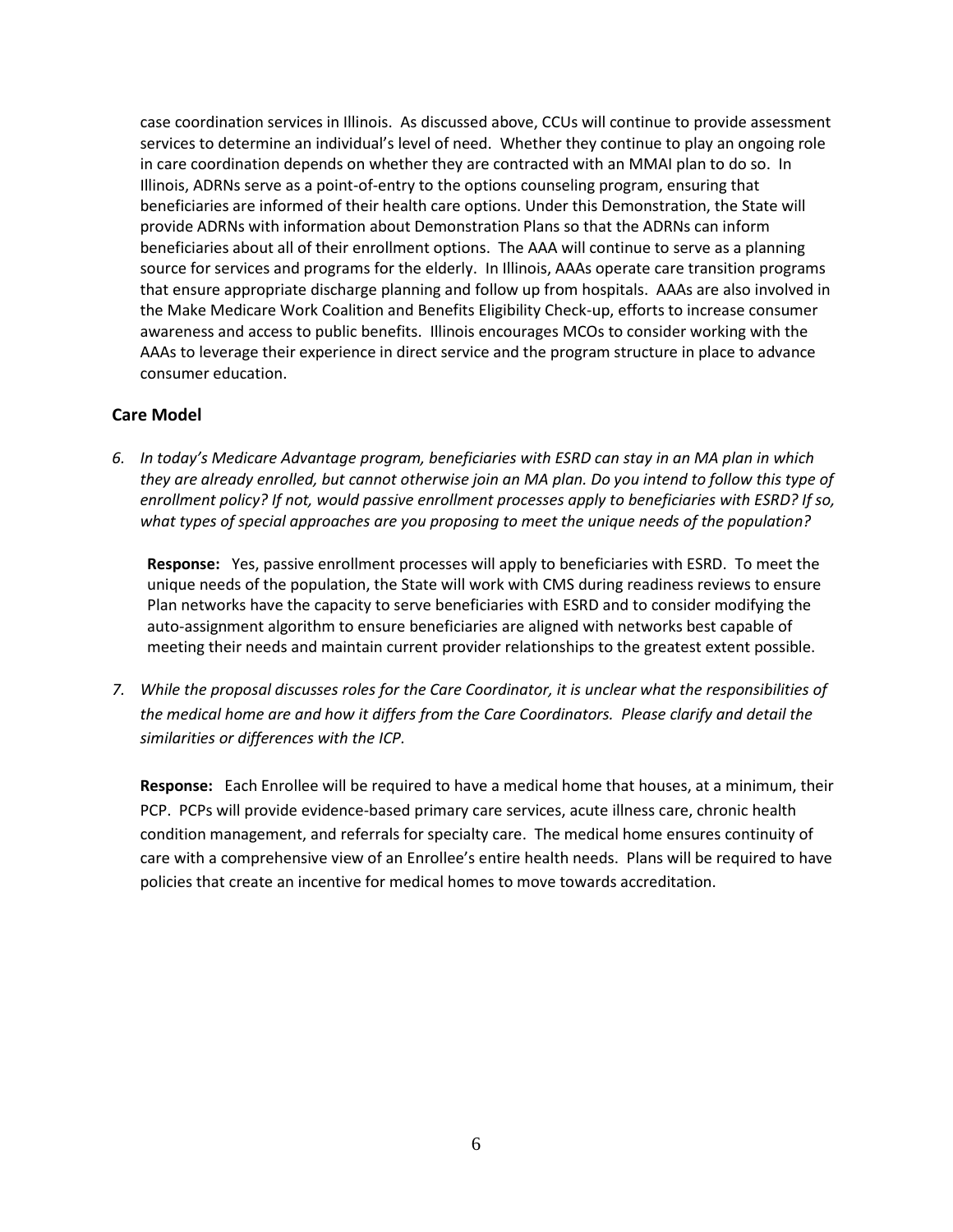Enrollees will also be assigned a care team with a Care Coordinator. The Care Coordinator is designed to provide Plan level coordination of all covered services. This Care Coordinator will be responsible for ensuring completion of the health risk and behavioral health risk assessments and care plans; monitoring Enrollee compliance with the care plan; updating the care plan; assuring appointments are kept; and coordinating communication of clinical and other information among the Enrollee's providers and care team. An Enrollee's PCP must be part of the care team and work with the Care Coordinator to assist in coordinating an Enrollee's care including providing clinical care updates and referrals to specialty care. The Care Coordinator ensures access to needed services and facilitates communication and sharing of information between all providers and the Enrollee.

The State expects the primary difference in operation between the ICP and MMAI is that, in ICP, Enrollees stratified to high or moderate-risk will have a care team and care plan. Enrollees stratified to low-risk will generally not have a care team or care plan. In MMAI, consistent with Medicare Advantage requirements, all Enrollees regardless of risk-stratification will have access to a care team and will have a care plan.

*8. Please clarify whether individuals will be re-evaluated for 1915(c) waiver services upon transition to managed care. If so, please describe that process, including responsible parties and timeframes. Please clarify and detail the similarities or differences with the ICP.*

**Response:** Enrollees receiving HCBS waiver services prior to enrollment in the demonstration (*existing HCBS eligible*) will remain eligible for these services until the time of the Enrollee's redetermination. There is no re-evaluation for eligibility for services and care plans stay in place for at least 180 days unless the Enrollee agrees to a change. Plans are expected to assess that the Enrollees' needs are being met.

The State expects similar operation in both the MMAI and the ICP.

*9. Will individuals continue to have a case manager and an individual team as described in the current 1915(c) waiver programs or will those services and teams be eliminated and replaced by the network Care Coordinator and multi-disciplinary team? Please clarify and detail the similarities or differences with the ICP*

**Response:** MMAI and ICP Enrollees who receive HCBS waiver services will have a Care Coordinator and care team provided by the Plan. In some cases, however, the existing HCBS case manager may be part of the care team. For example, if the Plan contracted with the existing HCBS case management organization, the existing HCBS waiver case manager will be a care team member to assist with finding HCBS waiver providers and other community resources.

The State expects similar operation in both the MMAI and the ICP.

*10. Please provide additional information on the health home SPA; the proposed timing of implementation; and how it will interact with this demonstration (page 20).*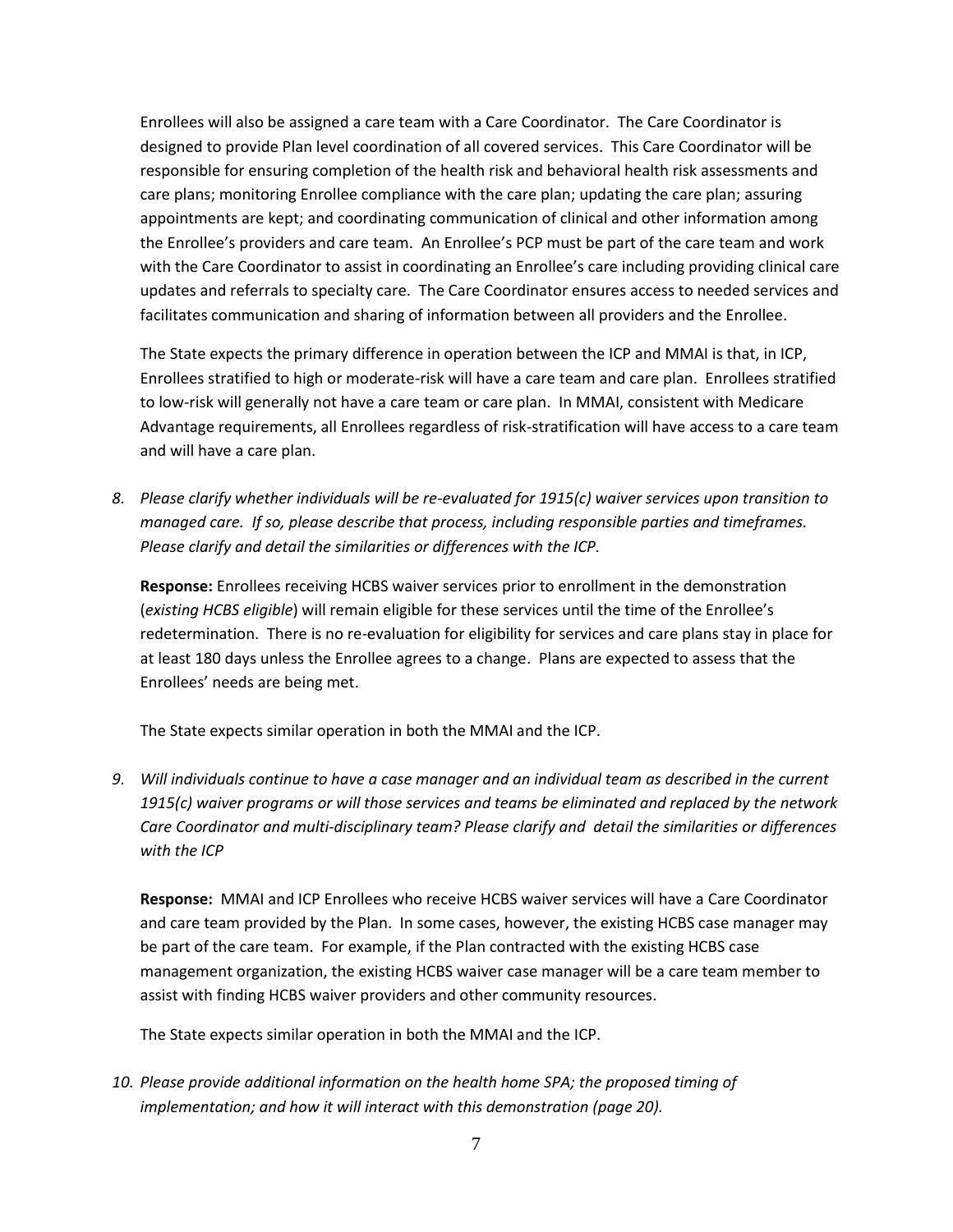**Response:** Illinois will propose that the Plans operate as the health homes as the organization ultimately responsible for providing care coordination services. The exact timing of submitting a Health Homes SPA is not determined. It cannot be submitted until Illinois has Health Homes available to all categorical groups that are covered by its Medicaid program, and these are not all in place.

*11. For the financial alignment demonstration, how will the State assess the appropriateness of each plan's proposed caseload for Care Coordinators?* 

**Response:** The MCO submitted the proposed caseload ratios and procedures for determining those ratios to the State for review prior to contract execution. Illinois assessed each Plan's proposed Care Coordinator caseloads based on several criteria including: how caseload size varies based on risk level; proposed qualifications of Care Coordinators and how they vary based on risk level; and cultural, linguistic, and disability competence of Care Coordinators based on the population to be served. After reviewing the proposed caseloads of all the plans, the State developed a standardized maximum number of Enrollees for each stratification level to ensure for consistency and fairness between the plans.

- *Qualifications:* Plans may propose varying qualification requirements depending on whether Care Coordinators serve low, moderate, or high-risk Enrollees. Care Coordinators for low risk/low need individuals need not have clinical backgrounds. Higher-level case managers must have backgrounds as registered nurses, medical social workers, rehabilitation specialists or other relevant clinical backgrounds. Higher-level care managers must also include staff with community-based experience on aging, disabilities, including potentially persons with developmental disabilities, and person-centered planning approaches. Plans proposed ratios must include a sufficient number of Care Coordinators, based on an analysis of the population to be served, with the background and training to serve moderate and high-risk Enrollees.
- *Cultural, linguistic, and disability competence:* Plans must demonstrate that the number of Care Coordinators to serve each risk-level is adequate to meet the cultural and linguistic needs of the populations to be served. Plans must demonstrate an adequate number of Care Coordinators, as appropriate to the population mix in the demonstration, with training working with individuals with disabilities.
- *Duties:* The assignment of various duties to staff other than the Care Coordinator will also impact what the acceptable caseload will be.
- *Requirement for face-to-face contact:* The State will establish a contractual requirement that Plans must meet face-to-face with Enrollees stratified to high-risk at least every 90 days or as often as required by the HCBS waiver, if applicable. Proposed caseloads must be reasonable enough to allow Care Coordinators to complete all face-to-face contracts in a timely manner while allowing for completion of the Care Coordinator's other assigned duties.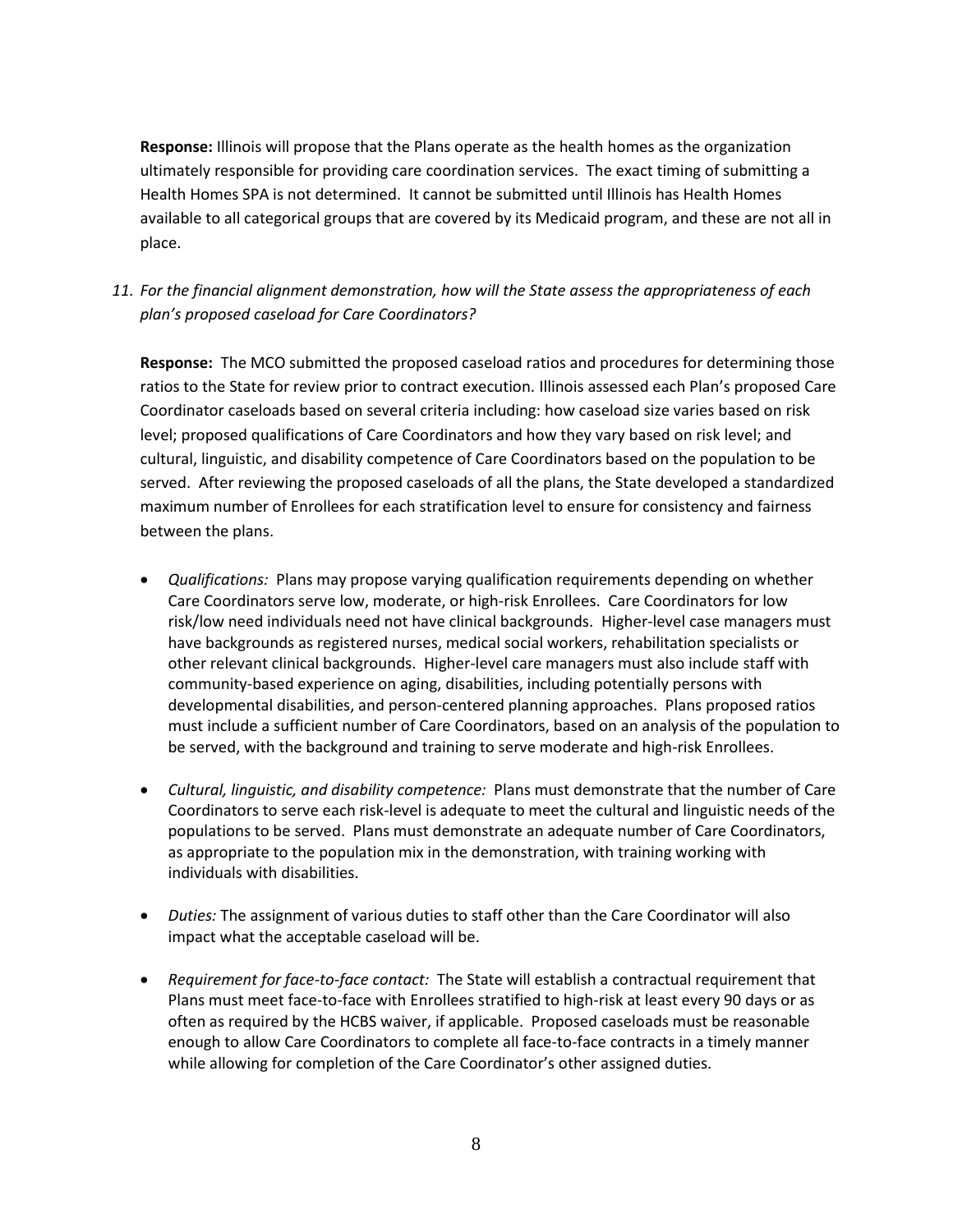*12. Please provide an example of an arrangement of the co-location of physical and behavioral health, and how you might enforce this requirement (page 11).*

**Response:** Co-location of physical and behavioral health is accomplished through providers working together in the same practice setting to provide a team-based approach to care delivery and immediate referral when necessary. Co-location may be accomplished through the placement of a behavioral health clinician in a primary care setting or the placement of a primary care clinician in a behavioral health practice.

The State plans to enforce this requirement by: 1) including the Plan's approved approach to integration of physical and behavioral health in its three-way contract with the State and CMS; and 2) ensuring the Plan has the necessary contractual agreements in place between providers to integrate these services during readiness review.

*13. In transitioning the waiver services into the proposed demonstration, will any beneficiary be at risk for losing his or her ability to self-direct care, or reducing the extent of self-direction? Please detail the similarities or differences with the ICP.*

**Response:** No beneficiary will lose his or her ability to self-direct care as a result of enrolling in the MMAI demonstration. In order to maintain the ability to self-direct care that beneficiaries currently have, Plans will be contractually required to:

- Provide assurances of consumer-direction throughout their care plans and service delivery model. Enrollees must be allowed to participate in their own care plan development, including the selection of providers and services to receive or not receive. Plans must receive Enrollee signatures on service plans.
- Preserve and protect the right of Enrollees to select their own personal assistants and institute quality and integrity controls over personal assistants. Enrollees will be the coemployer of Personal Assistants.

Furthermore, as background, self-direction is a component of the HCBS waivers operated by the Division of Rehabilitation Services under the State's Home Services Program. The three waivers that have participant direction and are included in the demonstration and ICP are: the persons with disabilities waiver; the persons with HIV or AIDS waiver; and the persons with brain injury waiver. Personal assistant services are the most common service under these waivers, accounting for 85 percent of the total services. The State currently serves as the fiscal intermediary for these programs and operates a payroll system for personal assistants.

The State expects similar operation in both the MMAI and the ICP. See response to question #18 for more information on monitoring of self-direction.

*14. As referenced in response above, who will serve as the fiscal intermediary and operate the payroll system for self-directed Personal Assistants (a responsibility currently maintained by the State)?*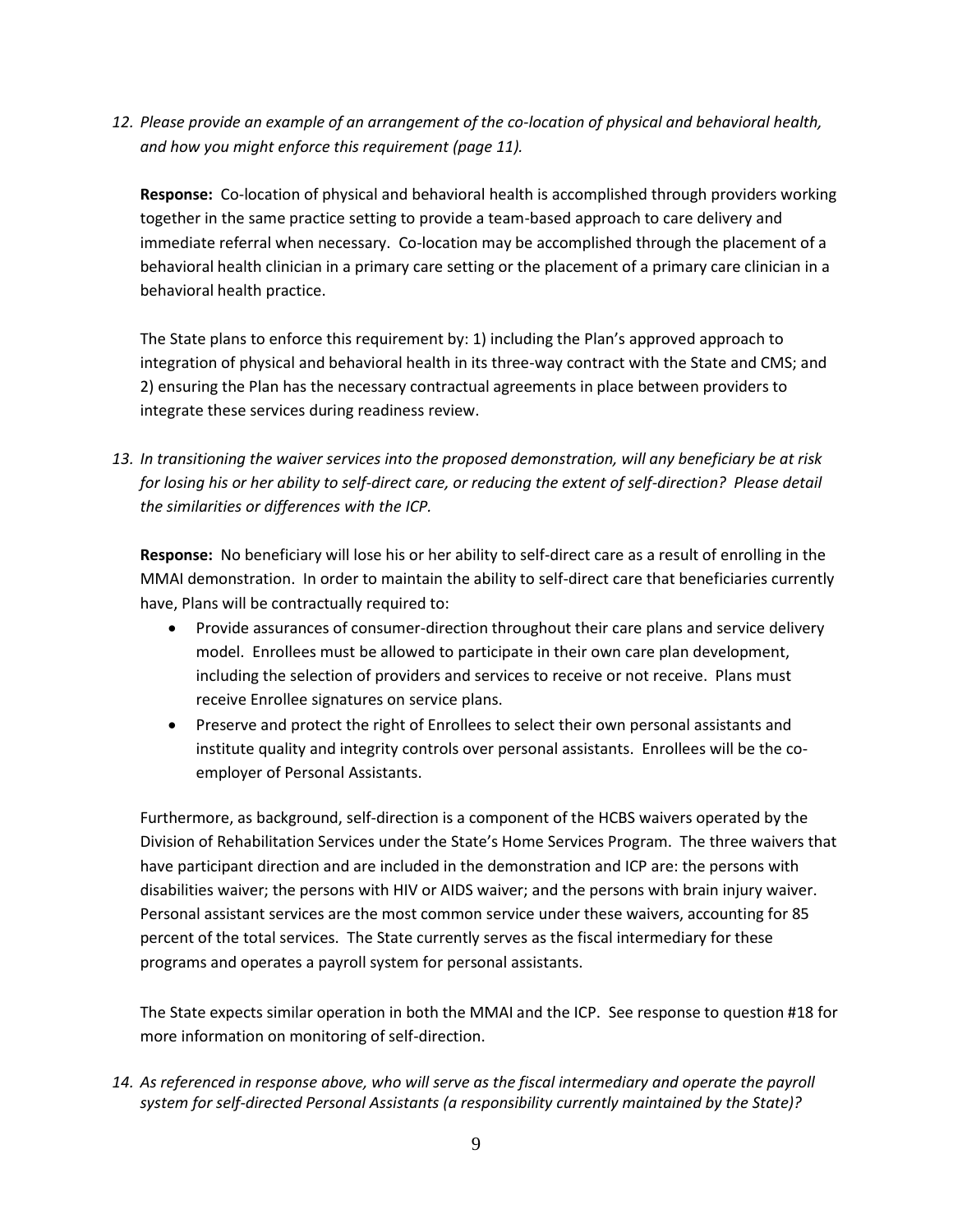**Response:** The State will continue to act as the fiscal intermediary for Personal Assistants.

*15. Please advise whether HCBS waiver services will only be allowed for those beneficiaries who currently qualify for waiver services, or whether the plans may provide services to any enrolled beneficiary based on need.* 

**Response:** Plans may provide waiver services to individuals not eligible for a waiver based on need. Under the demonstration, Plans will be required to provide HCBS waiver services to any Enrollee that is determined eligible for a HCBS waiver under current assessment procedures. A key goal of the demonstration is to increase utilization of HCBS waiver services, when appropriate, to help Enrollees live independent lives in the community and to decrease the use of institutional long term services by demonstration Enrollees. Plans will be encouraged to improve utilization of these services, when appropriate, through methods such as rate setting and the ability to offer services outside of the covered service package. Further, in order to prevent institutionalization of individuals, Plans will be free to provide waiver services to individuals not eligible for the waiver based on need.

*Note:* initial and ongoing waiver eligibility determination criteria will not change under the demonstration and will be conducted by the currently designated operating agency.

*16. Please describe any modifications that you anticipate to the care model to accommodate the different special populations served by the demonstration (e.g., people with HIV/AIDS, people with serious and persistent mental illness).* 

**Response:** The care model, as developed, is designed to meet the specific needs and goals of each Enrollee. Plans will be required to assign care teams and develop care plans that are specific to the needs and goals of each Enrollee. For example, Plans have the option of designating specialty providers, as appropriate to the Enrollee's health condition, to act as the PCP in instances where the specialist provides the majority of the care.

For example, an assigned care team for an Enrollee with HIV/AIDS may include designating a provider who specializes in treatment of HIV/AIDS as the PCP; and, if the individual is on various medications for the maintenance of his or her condition, the care plan goals may focus on medication management. Alternatively, an assigned care team for an individual with ESRD may include a nephrologist as the designated PCP and a dietician; and the care plan goals may be nutrition and diet-focused.

The qualifications for Care Coordinators will also change for different subpopulations. An Enrollee with a primary diagnosis of serious mental illness may have a Care Coordinator who is a LCSW, while one whose primary diagnosis is a physical illness may have an RN as a Care Coordinator.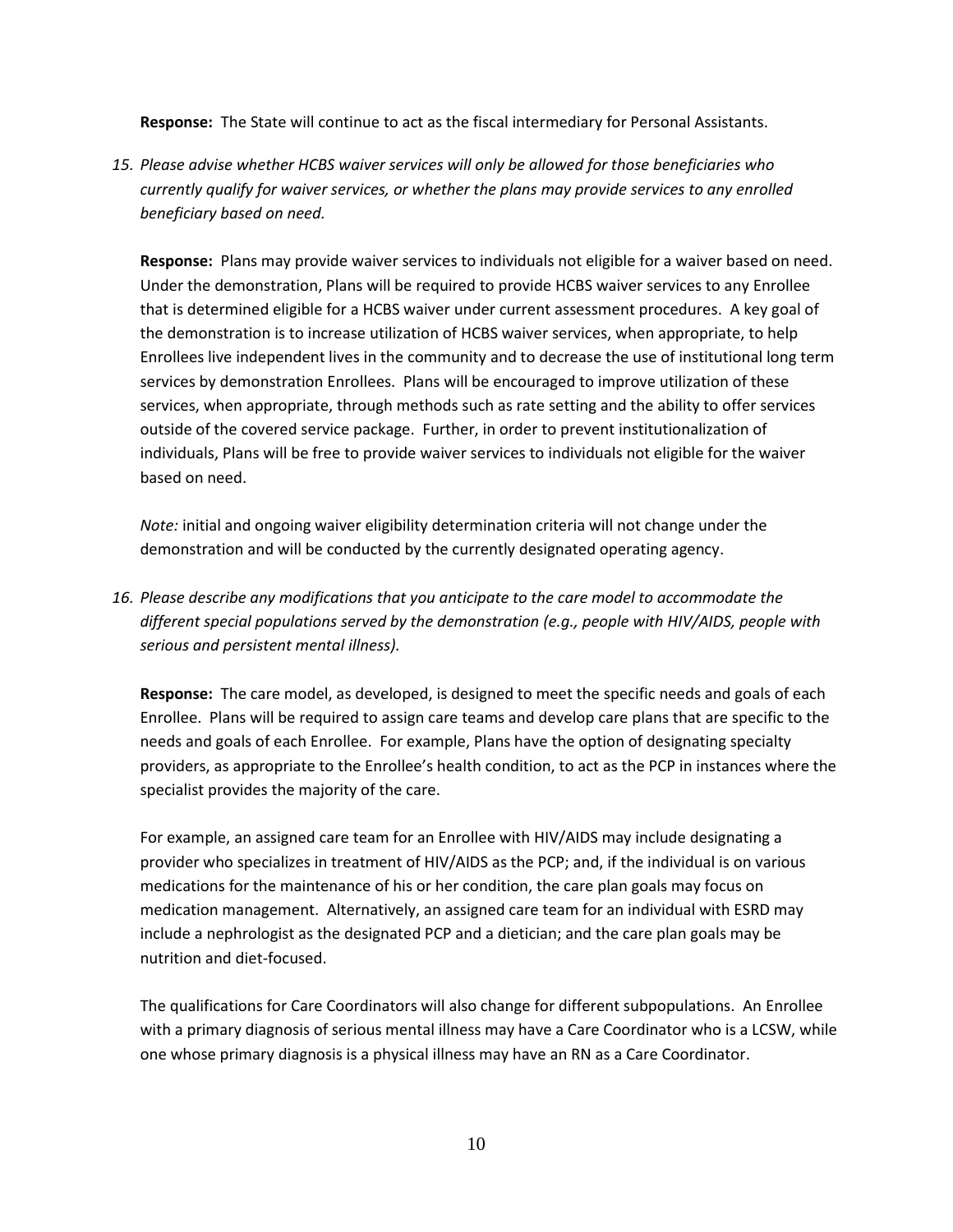Illinois feels that it developed a care model for the demonstration that is person-centered and provides Plans with the appropriate flexibility to tailor its care coordination efforts to assure that each Enrollee's individual care needs are met.

# **Monitoring**

17. *Please provide additional detail specifically on the staff that will be responsible for monitoring the demonstration and the staff that will monitor the 1915(c) waiver services implemented through the demonstration. Please address this question for the ICP as well as the financial alignment demonstration.*

**Response:** The Deputy Administrator for Operations of the Department of Healthcare and Family Services will oversee Illinois' move to managed care on a daily basis. The Bureau of Managed Care, with a staff of approximately 30, has primary responsibility for program implementation and oversight. Their monitoring efforts to ensure appropriate access to various services will be assisted by the following Bureaus and Divisions and Agencies:

- Bureau of Interagency Coordination—This Bureau within HFS has primary responsibility for waiver monitoring in Illinois and will continue in this role;
- DHS Division of Rehabilitation Services—This is the operating agency for the Persons with Disabilities Waiver, the Traumatic Brain Injury Waiver and the Persons with HIV/AIDS waiver. It will continue to play a role in overseeing waiver services delivered within the MCO setting. It will also lend its subject matter experts to implementation planning, readiness reviews, quality measure development and analysis;
- Department on Aging—The operating agency for the Elderly waiver will continue to play a role in oversight of the waiver, and lend expertise on quality monitoring;
- Bureau of Long Term Care—This Bureau within HFS oversees institutional long-term services and the Supportive Living Facilities waiver. It will assist in monitoring access to nursing facility services and the quality of those services as well as efforts at rebalancing within the long-term care delivery system.
- DHS Division of Mental Health—This Division has been central in reviewing mental health service taxonomy within the MCOs, developing and reviewing quality measures related to mental health and facilitating ongoing billing assistance between the MCOs and mental health providers.
- Office of Data Analytics and Research—This office in HFS, headed by an actuary, is responsible for providing data analysis for program bureaus for monitoring and quality assurance as well as assisting and reviewing the work of the state's contracted actuaries.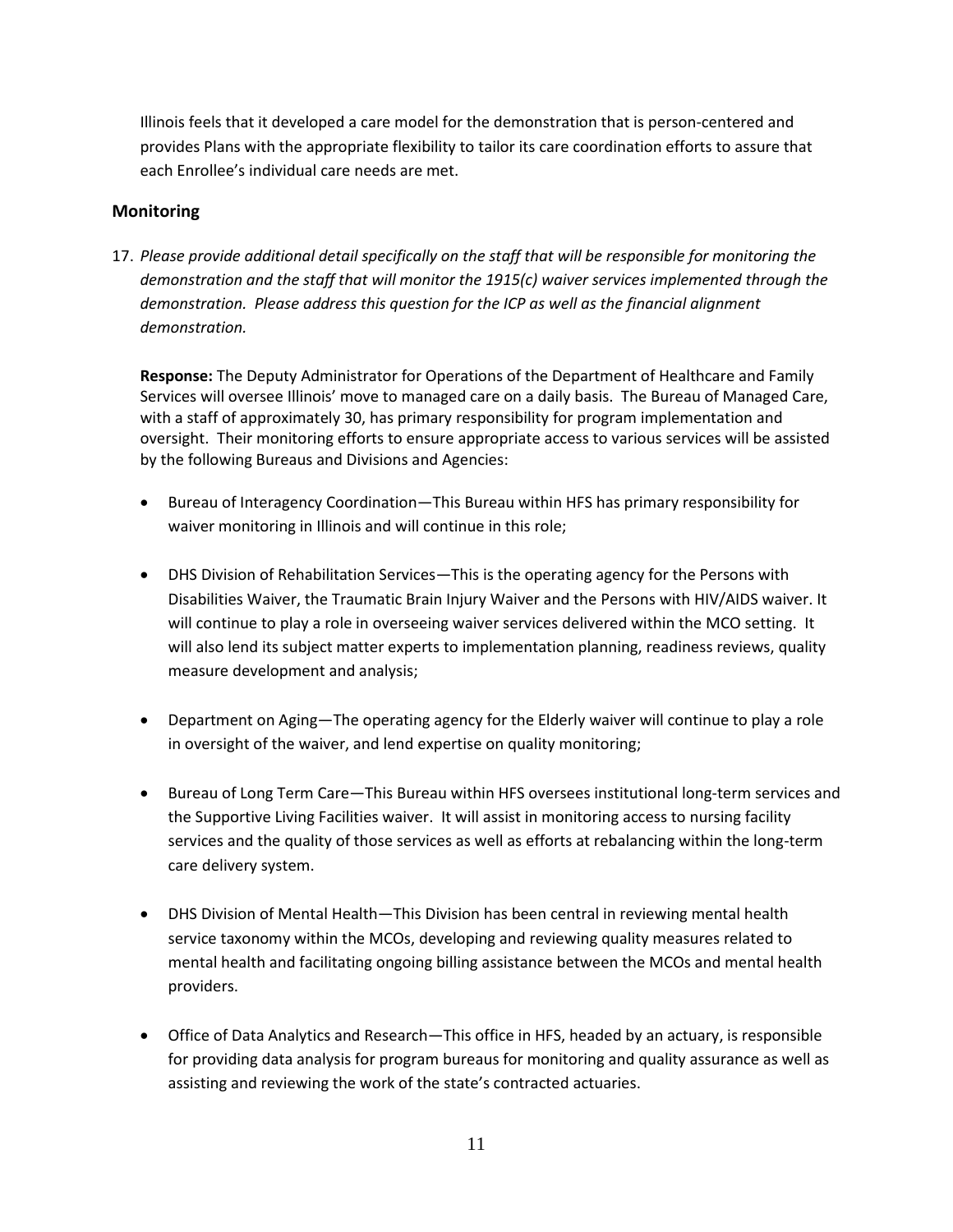The University of Illinois at Chicago—UIC has a contract to evaluate ongoing operations of the ICP and MMAI MCOs and assist in continuous quality improvement. It has assembled of multidisciplinary team of Ph.D. level experts to lead this effort. It conducts consumer satisfaction surveys and focus groups that touch on all aspects of care delivery, access and quality of life as well as analysis of encounter data and other reports and data from the MCOs.

In addition, the state has engaged Navigant consulting to review and suggest improvements in the state's monitoring activities and organizational structures as well as to assist in monitoring during the initial critical months of implementation for ICP Service Package II and MMAI.

# *18. How will the State monitor plans to ensure effective implementation of self-direction? Please address this question for the ICP as well as the financial alignment demo.*

Plans will be required to assure implementation of self-direction through ensuring Enrollees are integral to the care planning process including the selection of providers and which services to receive or not to receive. Enrollees must sign off on service plans. In addition, Enrollees will serve as co-employer of personal assistants and Plans will be responsible for supporting Enrollees in this venture. Plans must assure that Care Coordinators are properly trained and have the skills and resources to be able to train Enrollees in employing their own personal assistants.

Prior to implementation the State will conduct a readiness review, which will include an assessment of the Plan's ability to assure self-direction. In addition to reviewing each Plan's Care Coordinator training materials, Enrollee handbook on employing personal assistants, and other necessary documents, the State will conduct a review of the Plan's on-the-ground management and care coordination processes. This review will include an assessment of intake visits – activities such as Enrollee education on Plan benefits and care coordination services, health risk and behavioral health risk assessments, care plan development, and training on Enrollee roles and responsibilities as a coemployer of their personal assistant.

Plans will be required to perform test case visits with either Illinois staff or EQRO staff. Plans will be given feedback regarding strengths and necessary areas of improvement and will be required to showcase an ability to provide appropriate training to Enrollees on employing personal assistants and to assure self-direction in terms of Enrollee and family/caregiver involvement in developing the care plan and selecting services to receive or not to receive.

In addition, as the Enrollees will be the co-employer of personal assistants, they will receive support from the state or a fiscal vendor for assistance with timekeeping and payroll.

Throughout the operation of the demonstration, the State will continue to monitor self-direction through various methods including Enrollee satisfaction surveys, occasional Illinois staff observations of intake visits, and other monitoring activities. The other monitoring activities will include reviews of Enrollee care plans, service authorizations, and services received to ensure that Plans are providing services agreed to by the Enrollee in the plan of care and critical incident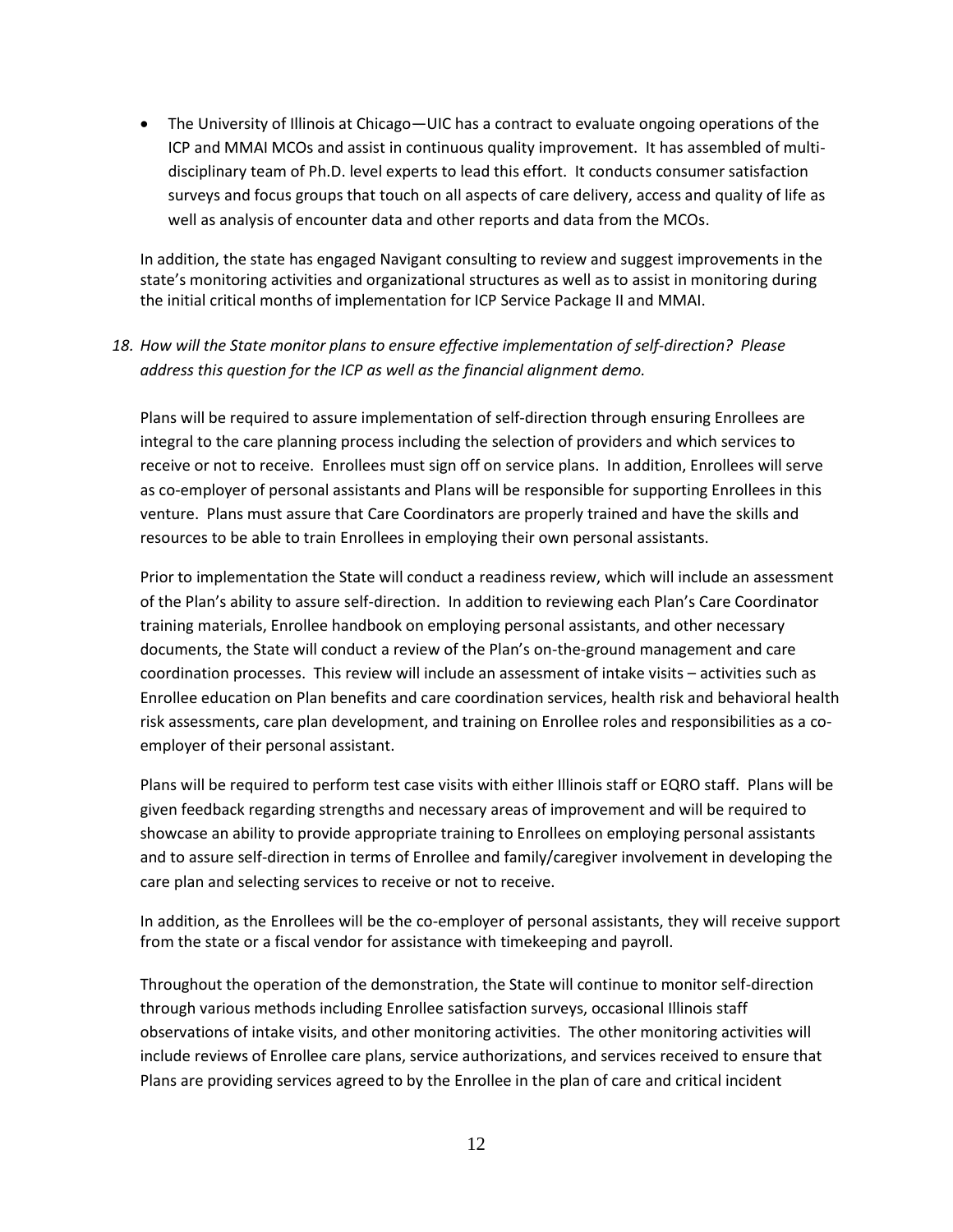reports. In addition, the State review of care plans will include a determination of the percentage of care plans with Enrollee signatures confirming agreement with the plan of care.

The State expects similar operation in both the MMAI and the ICP.

#### **Beneficiary protections**

*19. Please confirm that the 180-day transition period also includes HCBS waiver providers (page 8). Please detail the similarities or difference with the ICP.*

**Response:** The 180-day period in which Enrollees may maintain a current course of treatment with an out-of-network provider also includes HCBS waiver providers. This will be true in ICP and MMAI.

**Response:** Yes, Plans will be held responsible for translation standards, which include providing translated materials in, at a minimum, English and Spanish. Plans must also make materials accessible, at a minimum, for those who are visually and hearing impaired. See below for sample contract language to which Plans will be required to adhere:

Translated written materials and scripts for translated key oral contacts require prior approval and must be accompanied by the Plan's certification that the translation is accurate and complete, and that the translation is easily understood by individuals with a sixth grade reading level. The Plan shall make all written materials distributed to English speaking Potential Enrollees, Prospective Enrollees and Enrollees, as appropriate, available in Spanish and other prevalent languages, as determined by HFS. Where there is a prevalent single-language minority within the low income households in the relevant Department of Human Services local office area (which for purposes of this Contract shall exist when five percent (5%) or more such families speak a language other than English, as determined by the Department according to published Census Bureau data), the Plan's written materials provided to Potential Enrollees, Prospective Enrollees or Enrollees must be available in that language as well as in English.

The Plan shall make key oral contacts and written materials available in alternative formats, such as Braille, sign language interpreters in accordance with the Interpreters for the Deaf Act (225 ILCS 442), CART reporters, Video Relay Interpretation or Video Relay Services and in a manner that takes into consideration the special needs of those who are visually impaired, hearing-impaired or have limited reading proficiency. Plans shall inform Potential Enrollees, Prospective Enrollees and Enrollees, as appropriate, that information is available in alternative formats and how to access those formats. The Plan must provide TDD/TTY service upon request for communicating with Prospective Enrollees and Enrollees who are deaf or hearing impaired.

*<sup>20.</sup> Will plans be held responsible for translation standards, in addition to the noted standards for interpretation services (page 25)?*